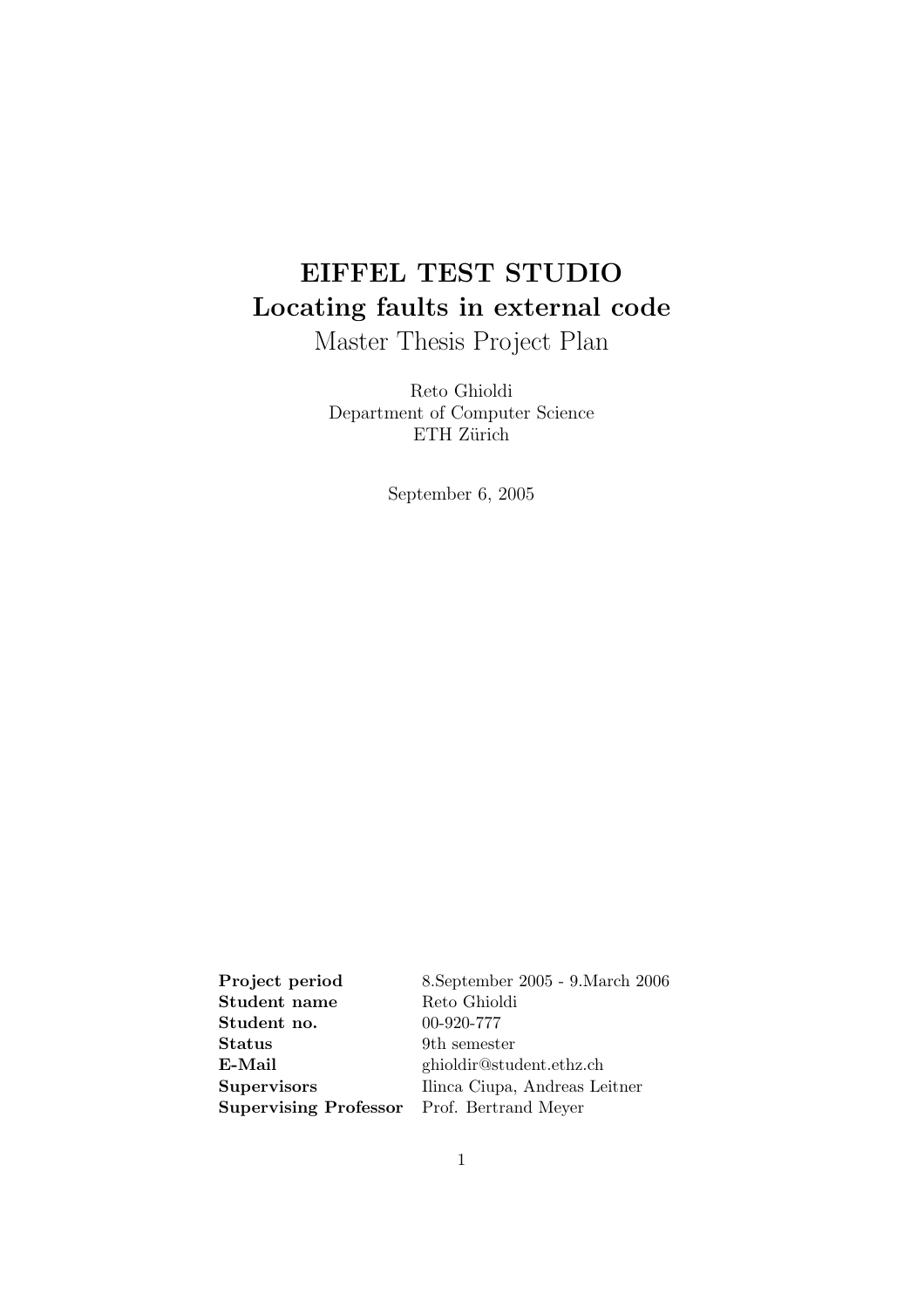# 1 Project Description

#### 1.1 Overview

Eiffel Test Studio is a tool for fully automatic testing of Eiffel classes, based on the contracts present in them [1]. However, external code (e.g. external C/C++ code) is usually not equipped with contracts.

This means that often the manifestation of a bug occurs far from the actual location of the bug in the software and there is no indication of the type of error that occured. There are tools such as memory profilers or memory leak tracers that are able to detect some types of these software faults.

#### 1.2 Scope of the work

The aim of this project is to research if and how such a tool can be integrated into Test Studio to provide information about faults occuring in external code.

#### 1.3 Intended results

After the project's ending, there should be provided

- an analysis of theoretical and technical aspects of possible approches.
- requirements for external testing.
- a list of third-party tools able to fullfill these requirements.
- an implementation written in Eiffel/C.
- a set of use and test cases.
- a lasting link concept between Eiffel Test Studio and possible thirdparty analysis tools.
- a documentation and API description.
- an extensive technical report of all the results.

## 2 Background Material

#### 2.1 Reading list

#### 2.1.1 Object-Oriented Software Construction

Several chapters from the well known book Object-Oriented Software Construction [3], in particular: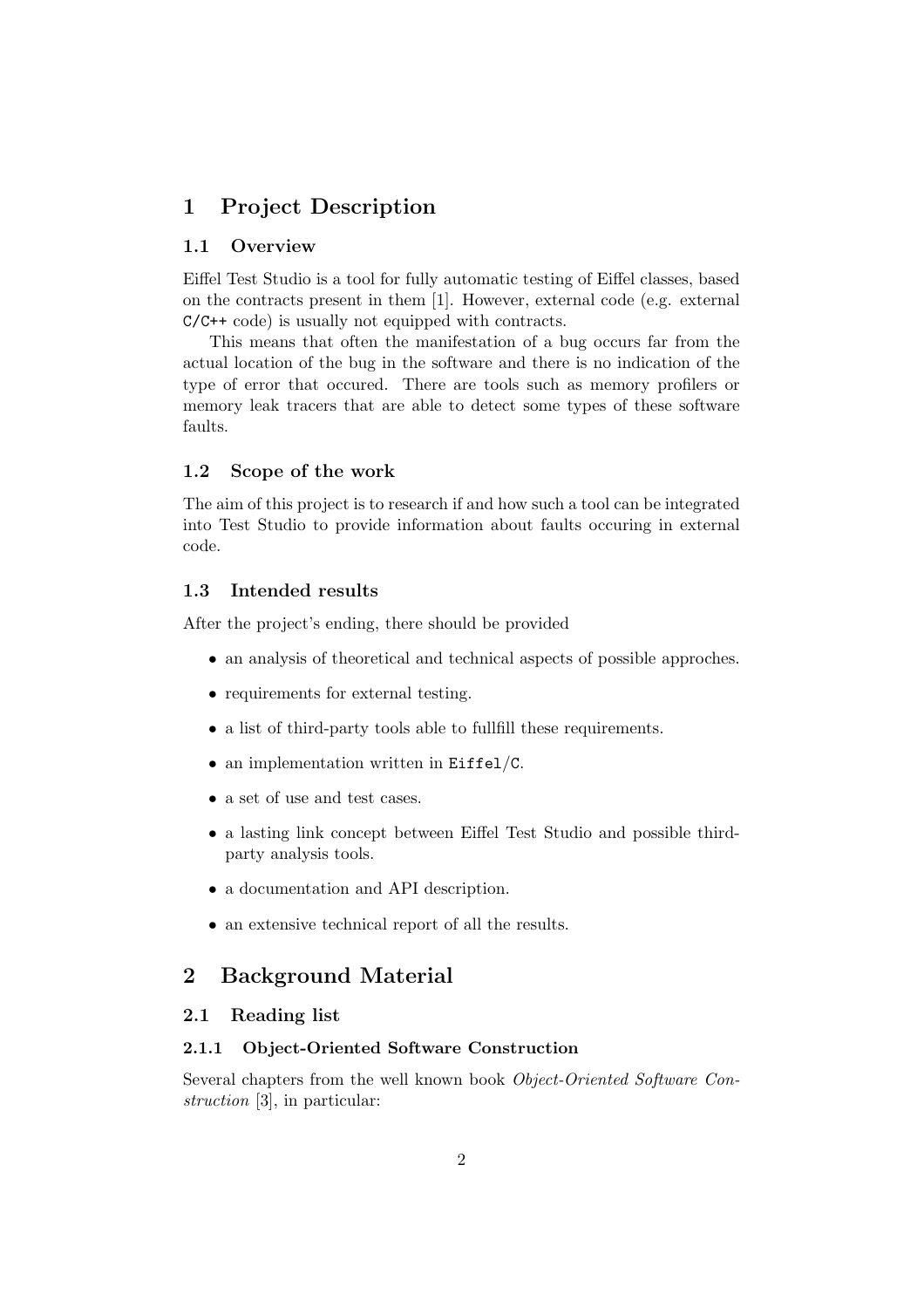- Chapter 1: Software quality
- Chapter 8: The run-time structure: objects
- Chapter 9: Memory management
- Chapter 11: Design by Contract: building reliable software
- Chapter 12: When the contract is broken: exception handling
- Chapter 17: Typing
- Chapter 28: The software construction process
- Chapter 34: Emulating object technology in non-O-O environments
- Chapter 35: Simula to Java and beyond: major O-O languages and environments

#### 2.1.2 Valgrind publications

The Valgrind developers [5] have written some interesting academic publications like

- Bounds-Checking Entire Programs Without Recompiling by Nicholas Nethercote and Jeremy Fitzhardinge [2004].
- Dynamic Binary Analysis and Instrumentation by Nicholas Nethercote [2004].
- *Valgrind: A Program Supervision Framework* by Nicholas Nethercote and Julian Seward [2003]

#### 2.2 Tools

Various tools will be used during the project time. The following incomplete list provides a shorten overall view

- Eiffel Studio 5.6 [6]
- Eiffel Test Studio 1.0+ [1]
- Valgrind  $3.01+$  (and other binary analysis tools) [4]
- GNU Compiler Collection (GCC) 3.4+ [7]
- ReadHat Linux
- $\bullet$  LAT<sub>F</sub>X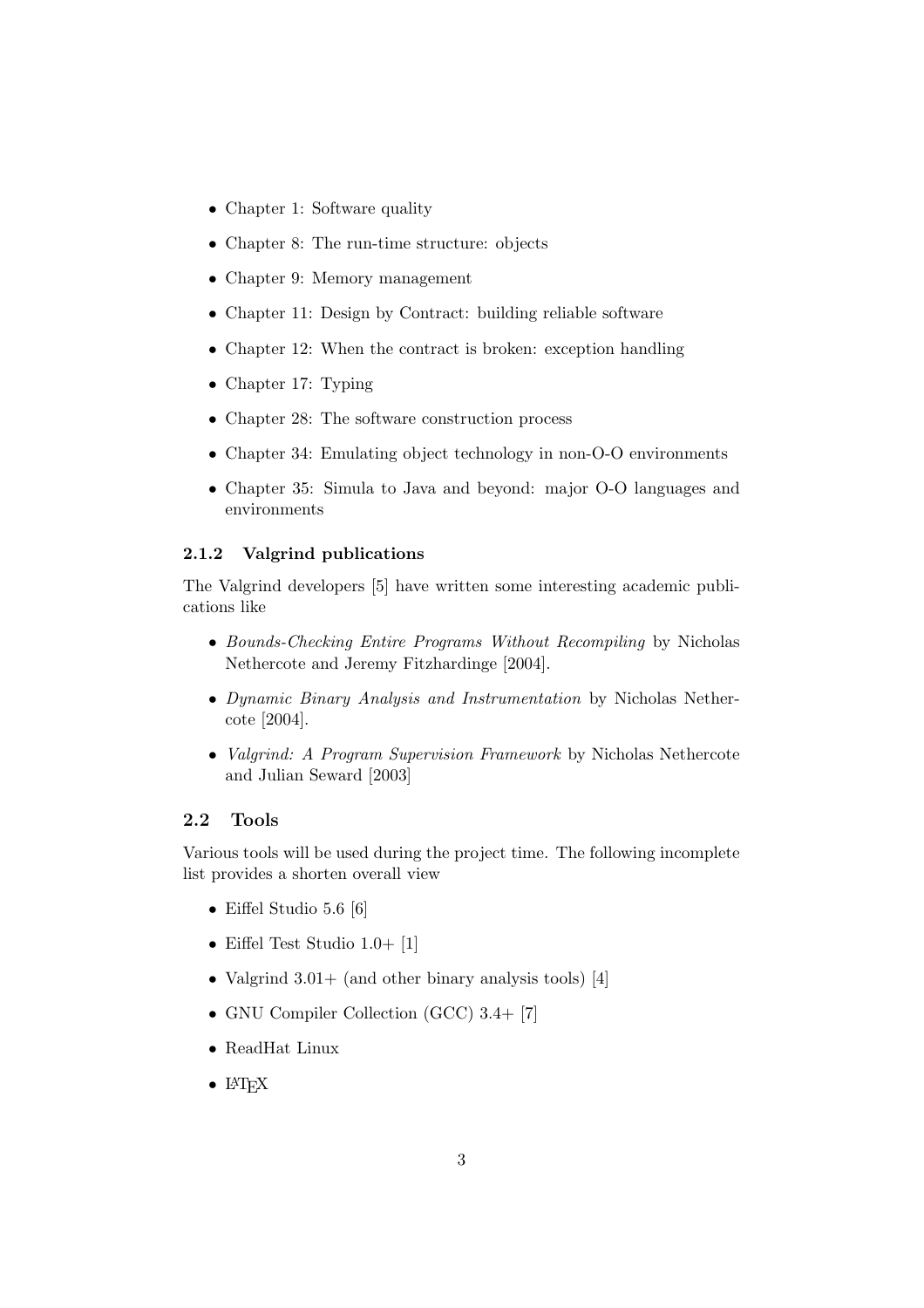# 3 Project Management

#### 3.1 Objectives and priorities

| <i>Objective</i>                                             | Priority |
|--------------------------------------------------------------|----------|
| Carefull project schedule                                    |          |
| Test requirements and tool selection which meet them         |          |
| Technique to detect <i>real</i> bugs in external code        |          |
| Generic adapter classes from TestStudio to an external tool  | 3        |
| Plattform independance (related to the binary analysis tool) | 3        |
| Set of use cases and test classes                            |          |
| API description and further documentation                    |          |
| Technical report                                             |          |

#### 3.2 Criteria for success

With a proper integrated binary analysis tool and in connection with Eiffel Test Studio, it should be possible to detect bugs in external code. The test output should support the programer with comments and hints to crystalize the real bugs in extrenal code if there is any ambiguity.

The new feature has to be integrated in the existing Eiffel Test Studio in a seamless and flexible way. The performance penalty of the tool integration is reduced to a minimum.

#### 3.3 Method of work

As development platform, Read Hat Linux with Eiffel Studio 5.6 will be used. The focus of the binary analysis tool will be on Valgrind [4].

For the source code exchange a concurrent versions system CVS [8] will be used.

#### 3.4 Quality management

Weekly meetings and a carefull schedule should help to reach the project goals and result into high quality code.

#### 3.4.1 Documentation

The documentation will be provided by a technical report, as well as an API description of the implementation and carefully commented code in the sense of design by contract [3].

#### 3.4.2 Validation steps

A set of test classes and use cases will be developed. The implemented features should be able to detect more and more of these constructed pro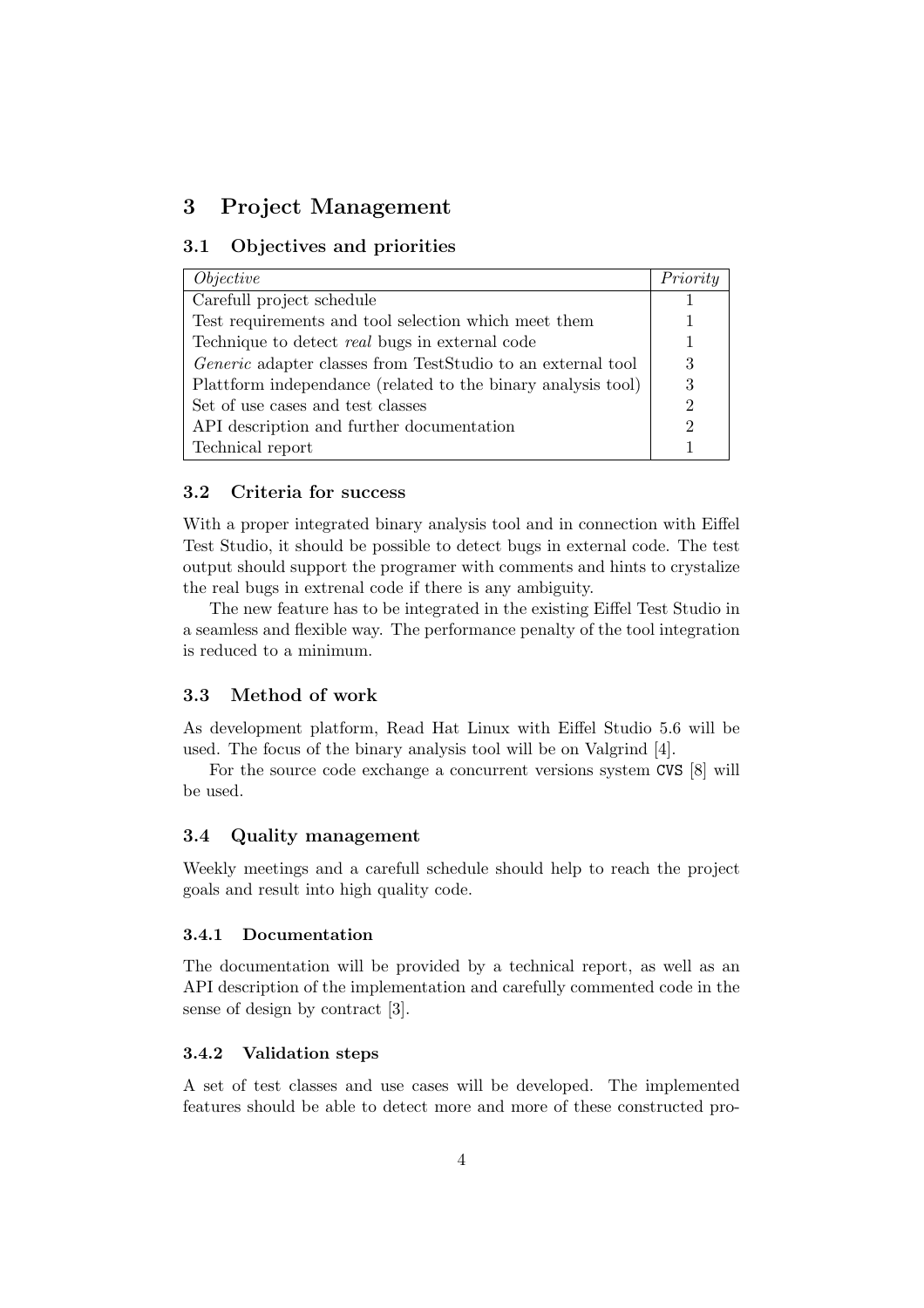gramming errors.

The number of detected bugs and the tools output quality (comments and hints) can be used as a quality measure.

# 4 Plan with Milestones

### 4.1 Project steps

After an analysis of the current system and the state of the art techniques for testing external code, a proof of concept implementation will be written.

With such a base, the implementation should become as plattform independant as possible and shouldn't rely heavily on a third-party tool.

Last but not least the comments and hints on real bugs should be improved.

#### 4.2 Deadline

On 9.March 2006 the project has to reach its end.

#### 4.3 Tentative schedule

In the following project schedule, each task is splitted up into phases

- 1. Analysis & Reading of background material
- 2. Design
- 3. Implementation
- 4. Testing
- 5. Review
- 6. Documentation

A loopback to an earlier phases is always possible if the quality of the output isn't satisfactory. Grey frames in the following gant chart represent actual implementation work, milestones are printed black.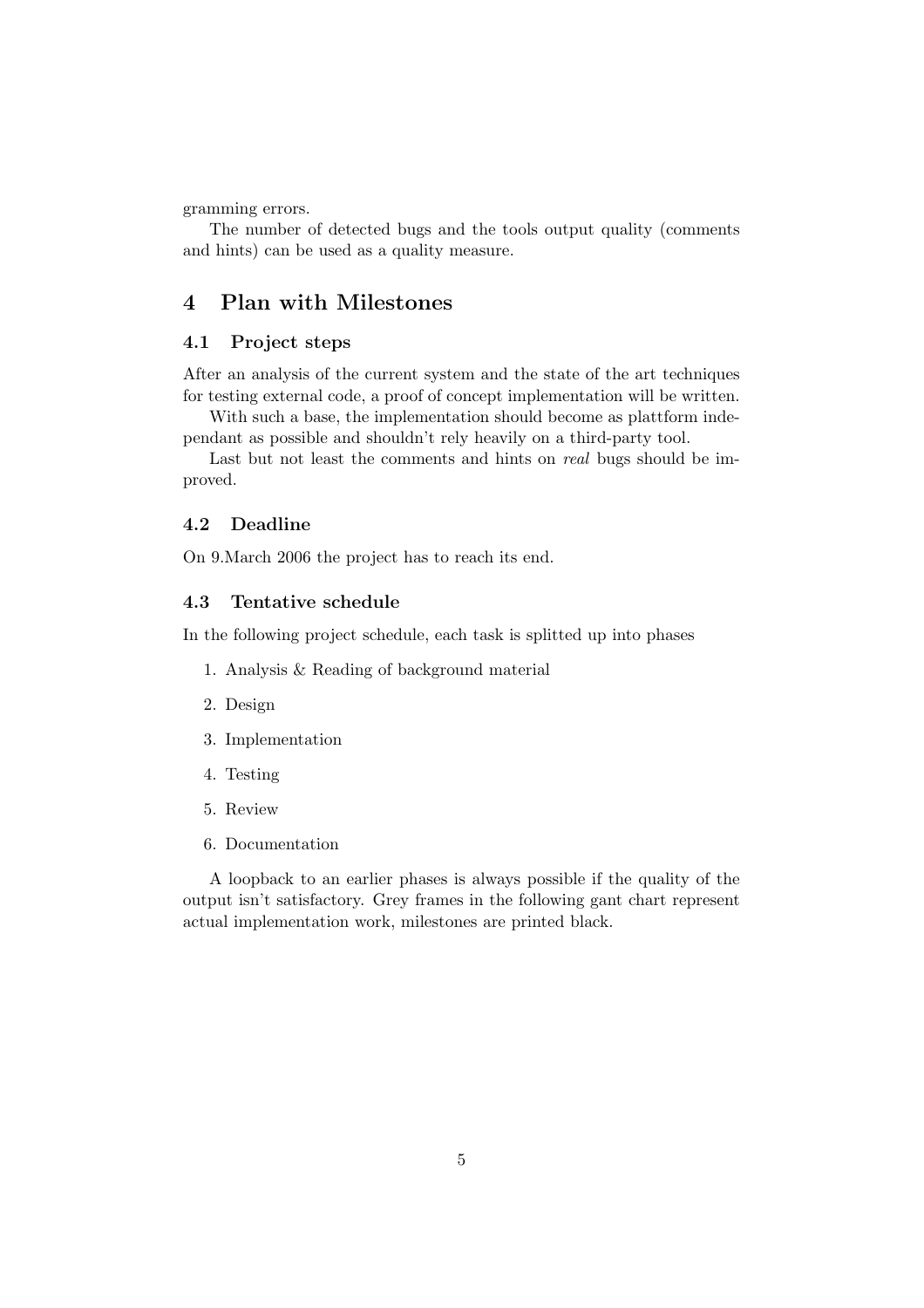

The milestones of the projects are in detail

- **M1** (Ready to Run): 2005 09 11
- M2 (Valgrind, Presentation): 2005 10 03
- M3 (Framework, Presentation): 2005 11 07
- M4 (Prototype, Presentation): 2006 01 09
- M5 (Printed Version of the Thesis Report): 2006 03 02
- M6 (Final Project Presentation): 2006 03 09